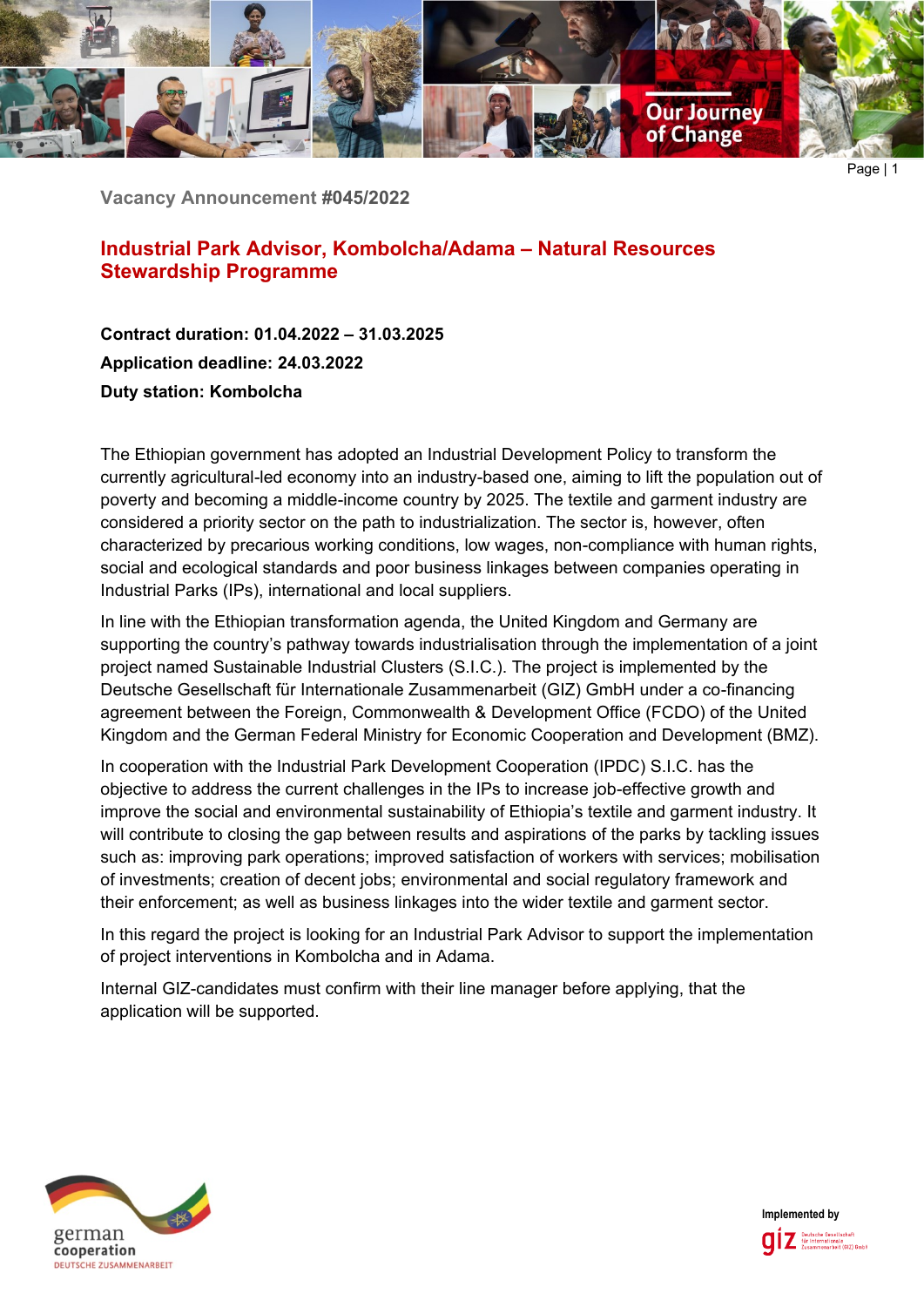

**Responsibilities and duties**

- Provide technical support to the overall implementation of the project component focusing on park management and overall sustainability, in close coordination with the project team based in Addis Ababa and other IPs
- Advise on the mobilization of necessary investments to make the IP more effective and sustainable
- Develop business models for the IP and help with investment promotion
- Develop KPIs for IP Management and align IP SOPs with HQ (IPDC) standards
- Plan and conduct capacity building measures for IP Management and other stakeholders (e.g. in project management, etc.)
- Support OSS entities to strengthen their services to customers and monitoring of customer satisfaction for continuous improvements
- Provide effective communication and coordination between the project team based in Addis Ababa and other IPs and the team based in Kombolcha/Adama
- Support IP management in the implementation of a digital reporting tool
- Coordination with park management and investors (industrial park and cluster)
- Support the establishment and coordination of a dialogue platform between the industrial park management, investors and city-/regional authorities for regular exchange of issues related to the industrial park.
- Support in monitoring the components' inputs, activities and outcome, according to the overall project planning and management tool
- Coordinate assignments of national and international short-term experts as well as long term consultancy firms

**Required qualifications, competencies, and experience**

### **Qualifications**

- Master degree in Economics/ Business Administration/ Organisational Management/International Relations
- Excellent knowledge of Amharic and English language both in speaking and writing, German language knowledge is an asset
- Good working knowledge of IT (E-mail, internet and computer applications such as MS Office)

### **Professional experience**

- Minimum of 5 years of professional experience in one or more of the following areas: Business Management, Industrial park management, stakeholder coordination and management, investors' guidance or customer relation
- Proven track record in project management and co-ordination of various stakeholders, including institutional relations